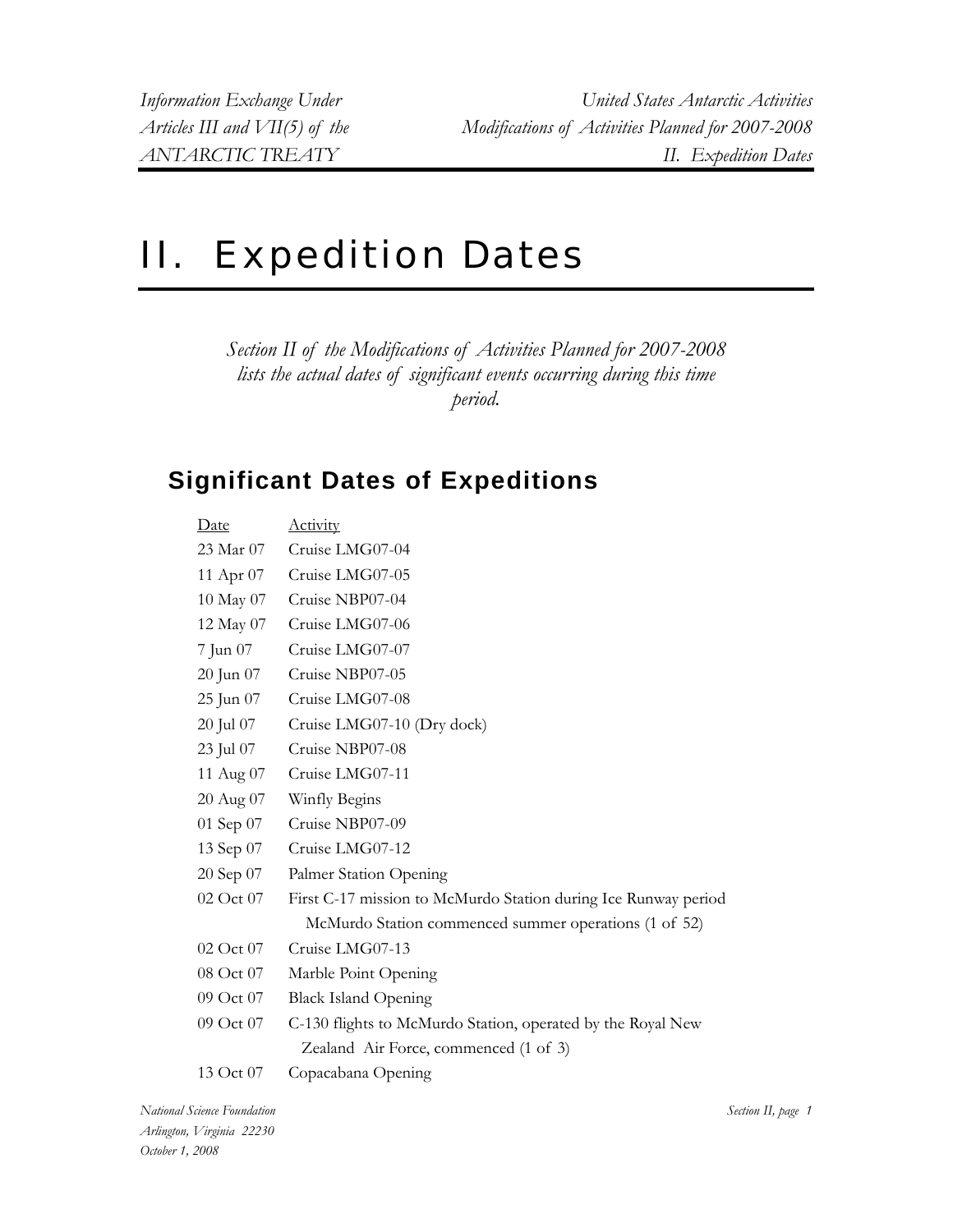| <u>Date</u>   | <b>Activity</b>                                                                      |
|---------------|--------------------------------------------------------------------------------------|
| 14 Oct 07     | Kenn Borek Basler (MKB) arrives McMurdo Station                                      |
| 14 Oct 07     | South Pole Station begins summer operations using Basler aircraft (MKB)              |
| 15 Oct 07     | Lake Hoare Opening                                                                   |
| 17 Oct 07     | Cape Crozier Opening                                                                 |
| 19 Oct 07     | Cruise LMG07-14                                                                      |
| 20 Oct 07     | Kenn Borek Twin Otter (KGB) arrives McMurdo Station                                  |
| 23 Oct 07     | Four (4) 109 <sup>th</sup> AW LC-130's arrive McMurdo to start on-continent missions |
| 24 Oct 07     | New Harbor Opening                                                                   |
| 25 Oct 07     | WAIS Divide opens                                                                    |
| 29 Oct 07     | Lake Fryxell Opening                                                                 |
| 29 Oct 07     | ITASE Traverse camp put-in to winter-over site S81° 18.480'; E144° 41.473'           |
| 31 Oct 07     | F6 Opening                                                                           |
| 31 Oct 07     | Siple Dome Camp opens                                                                |
| $01$ Nov $07$ | WAIS Divide opens via LC-130 aircraft.                                               |
| 04 Nov 07     | Cruise LMG07-15                                                                      |
| 05 Nov 07     | Cruise NBP07-10                                                                      |
| 07 Nov 07     | Cape Shirreff Opens                                                                  |
| 09 Nov 07     | Petermann Island opens (Phase I)                                                     |
| 12 Nov 07     | Kenn Borek Twin Otter (SJB) arrives McMurdo Station                                  |
| 16 Nov 07     | Cape Royds Opening                                                                   |
| 17 Nov 07     | Lower Erebus Hut camp put in                                                         |
| 17 Nov 07     | Cruise LMG07-16                                                                      |
| 19 Nov 07     | Siple Dome Camp opens via LC-130 aircraft.                                           |
| 19 Nov 07     | Lower Erebus Hut science group put in                                                |
| 20 Nov 07     | South Pole Traverse leaves McMurdo Station                                           |
| 26 Nov 07     | Cruise LMG07-17                                                                      |
| 28 Nov 07     | Livingston opens (MacPhee)                                                           |
| 29 Nov 07     | Cruise NBP07-11                                                                      |
| 01 Dec 07     | Transfer flight operations from Sea Ice Runway to Williams field                     |
|               | Skiway and Pegasus Blue Ice Runway                                                   |
| 06 Dec 07     | Petermann Island closes (Phase I)                                                    |
| 08 Dec 07     | Livingston closes (MacPhee)                                                          |
| 19 Dec 07     | C-17 South Pole Airdrop                                                              |